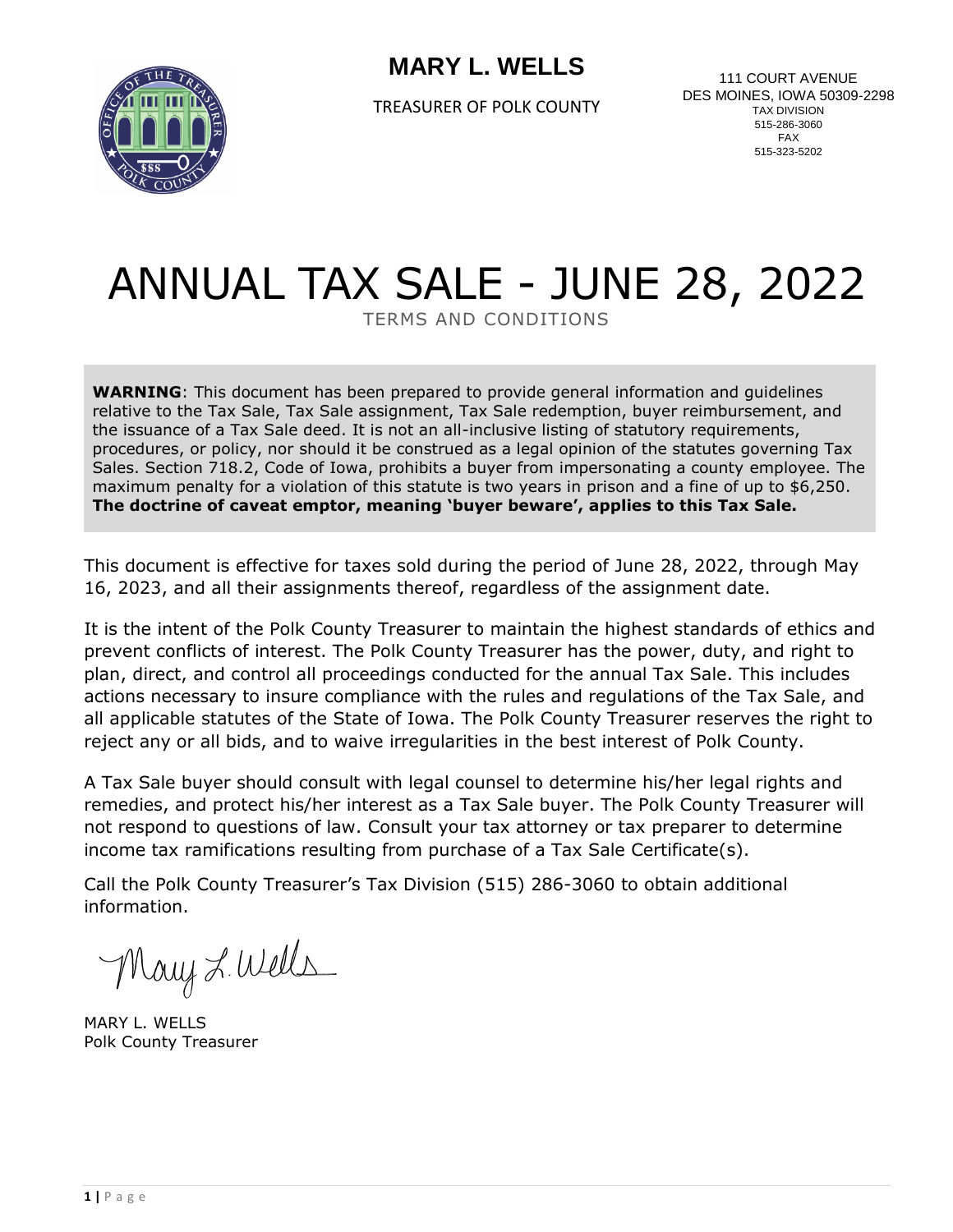# **Tables of Contents**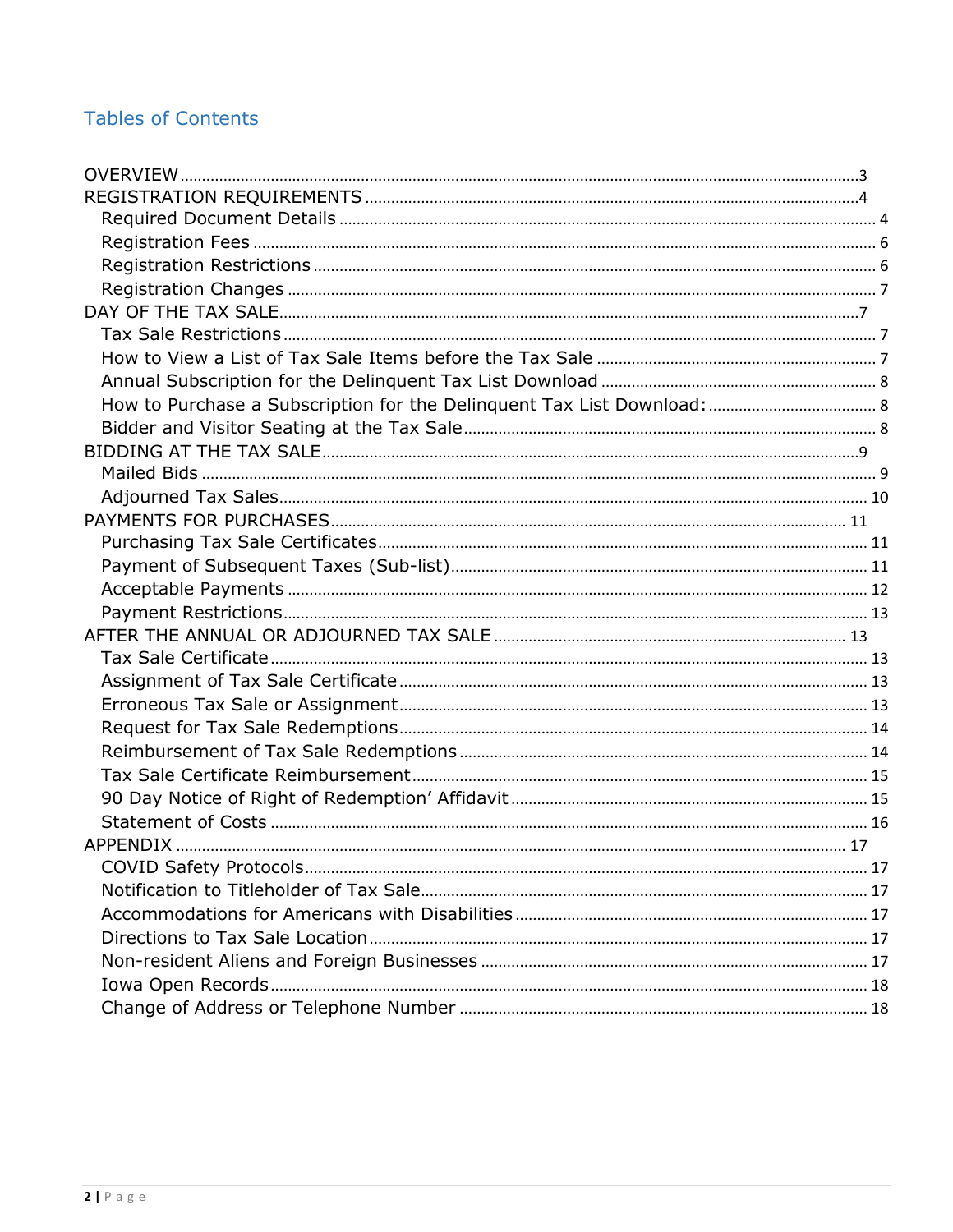# **OVERVIEW**

<span id="page-2-0"></span>Welcome to the Polk County Annual Tax Sale, which will be held June 28, 2022 at the Holiday Inn Des Moines-Airport/Conference Center in Iowa Hall. All persons acting as Interested Parties must complete the tax sale registration process through [www.IATaxSale.com](http://www.iataxsale.com/) before 5:00 PM on June 3, 2022, at which time the registration period will close. Registration will close early if the maximum number of Interested Parties is reached before June 3, 2022 at 5:00 p.m.

|                           | <b>Tax Sale Participants</b>                                                                                                                                                                                                                                                                                                                                                                                                                                                                                                     |
|---------------------------|----------------------------------------------------------------------------------------------------------------------------------------------------------------------------------------------------------------------------------------------------------------------------------------------------------------------------------------------------------------------------------------------------------------------------------------------------------------------------------------------------------------------------------|
| <b>Interested Party</b>   | The only person authorized to bid at the Tax Sale, either as an individual or an<br>executive officer when the bidder is a company.                                                                                                                                                                                                                                                                                                                                                                                              |
|                           | <b>NOTE:</b> If the bidder is a company, the signature and title of the company<br>executive officer must be entered during the online registration process<br>and must be the same on the W-9 and Direct Deposit Authorization<br>Form.                                                                                                                                                                                                                                                                                         |
| <b>Authorized Agent</b>   | An individual authorized by the Interested Party to act as their agent/personal<br>representative when placing bids at the annual or adjourned Tax Sales.                                                                                                                                                                                                                                                                                                                                                                        |
| <b>Bidding Entity</b>     | A person acting in their individual capacity, or any combination thereof, such as:<br>Tax Sale main investor,<br>Business entity (including affiliates and subsidiaries),<br>$\bullet$<br>Interested party,<br>$\bullet$<br>Group,<br>$\bullet$<br>Association,<br>$\bullet$<br>Investment club,<br>$\bullet$<br>• Cooperative<br>Joint venture<br>• Estate<br>Trust or any commercial entity<br>$\bullet$<br>A Bidding Entity also includes any person acting in any capacity on behalf of any<br>of the entities listed above. |
| <b>Bidder</b>             | A person who registers for and/or bids at any of the annual or adjourned tax<br>sales.                                                                                                                                                                                                                                                                                                                                                                                                                                           |
| <b>Buyer</b>              | A person who purchases tax sale certificates at any of the annual or adjourned<br>tax sales.                                                                                                                                                                                                                                                                                                                                                                                                                                     |
| <b>Assignee</b>           | A person who purchases an active tax sale certificate through assignment from<br>an existing tax sale certificate holder.                                                                                                                                                                                                                                                                                                                                                                                                        |
| <b>Certificate Holder</b> | A person who owns an active tax sale certificate purchased at any of the annual<br>or adjourned tax sales or through assignment from a tax sale buyer.                                                                                                                                                                                                                                                                                                                                                                           |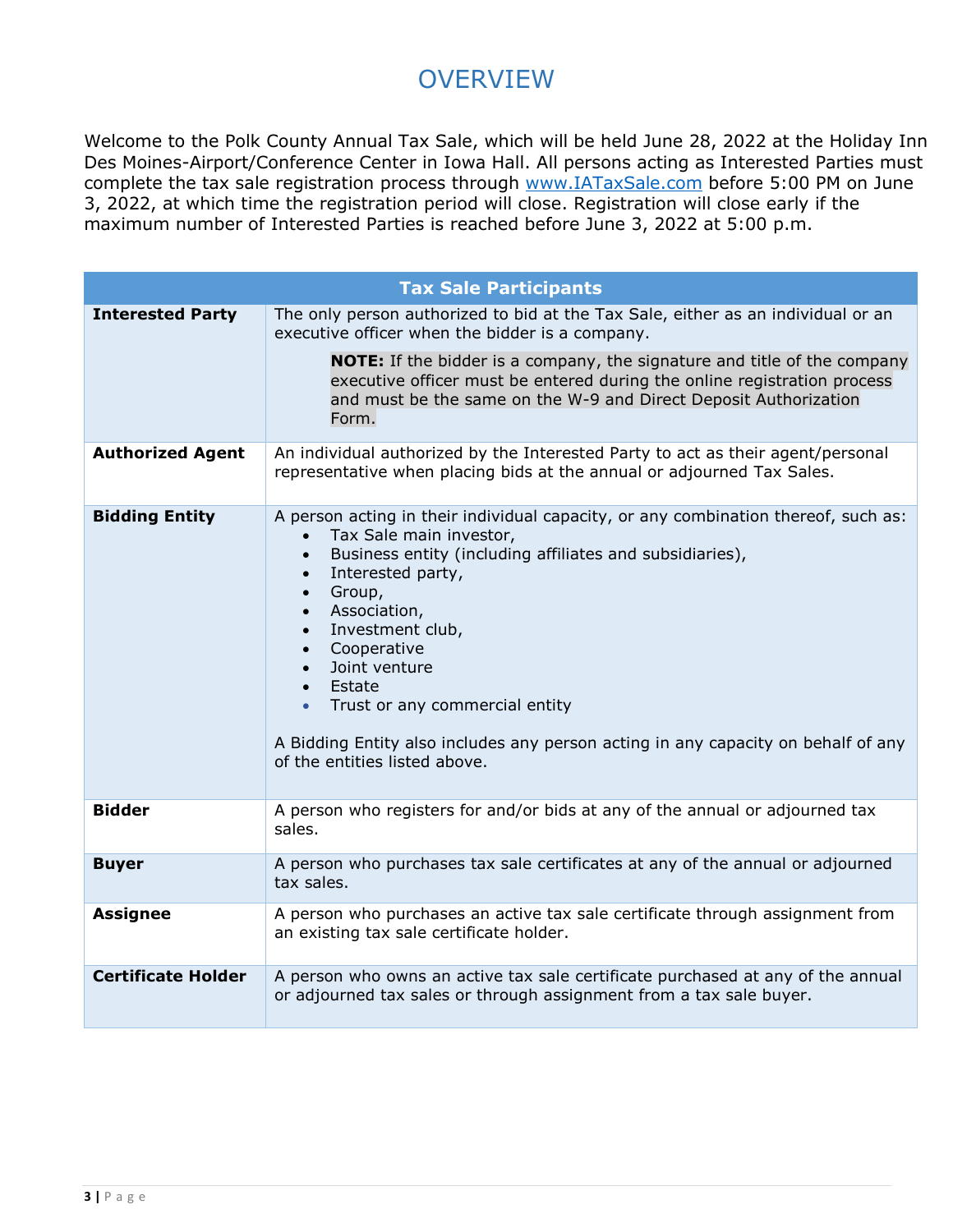# REGISTRATION REQUIREMENTS

<span id="page-3-0"></span>The registration process must be completed and registration fees paid through [www.IATaxSale.com](http://www.iataxsale.com/) to become a Bidder at the 2022 Annual and Adjourned Tax Sales. For eligibility to bid at the Tax Sale, or obtain a Tax Sale Certificate in Polk County through purchase or assignment, the Interested Party must register and upload required documents to [www.IATaxSale.com](http://www.iataxsale.com/) before 5:00p.m., June 3, 2022:

Required Documents for registration through [www.IATaxSale.com](http://www.iataxsale.com/) include:

- $\bullet$  W-9
- Registration of Authorized Agent Form (if applicable)
- Certificate of Existence from Iowa Secretary of State OR Trade Name Verification Statement on file with the Polk County Recorder (if applicable)

You are also required to provide a completed Direct Deposit Authorization Form if you meet one of the following conditions:

- The Treasurer's Office does not currently have a form on file for your group.
- The account or bidder information on the form currently on file has changed.

**IMPORTANT**: Do not upload the Direct Deposit Authorization form through www.IATaxSale.com. The completed form must be delivered to the Polk County Treasurer's Office at 111 Court Avenue Room 155, Des Moines, IA 50309 by the end of business on June 24, 2022.

# <span id="page-3-1"></span>Required Document Details

The following table provides additional details regarding the required documents listed above. All forms, with the exception of the Certificate of Existence and Trade Name Verification Statement, will be available for download through www.IATaxSale.com.

| <b>Document</b> | Signee(s)           | <b>Rules</b>                                                                                                                                                                                                                                                                                                                                                                                                                                                                                                                                                                                                                                                                                                                                                                                                                                                                                                                                                                               |
|-----------------|---------------------|--------------------------------------------------------------------------------------------------------------------------------------------------------------------------------------------------------------------------------------------------------------------------------------------------------------------------------------------------------------------------------------------------------------------------------------------------------------------------------------------------------------------------------------------------------------------------------------------------------------------------------------------------------------------------------------------------------------------------------------------------------------------------------------------------------------------------------------------------------------------------------------------------------------------------------------------------------------------------------------------|
| $W-9$           | Interested<br>Party | • Complete and sign a 'W-9' form if one is not currently on file in<br>the Treasurer's Office, or if the bidder information has changed.<br>• Enter the official unabbreviated IRS bidder name on this form.<br>o This information is required to issue an accurate 1099-INT<br>statement with the appropriate SSN or FEIN.<br>• Non-resident aliens and foreign businesses must complete and<br>sign a 'W-8BEN' form rather than a 'W-9' form.<br>$\circ$ This form establishes foreign status, claims that such person<br>or business is the beneficial owner of the income for which the<br>form is being furnished, and if applicable, claims a reduced<br>rate of, or exemption from, withholding under an income tax<br>treaty between the United States and the buyer's country.<br>$\circ$ The percentage of U.S. Federal tax withholding applied to<br>interest income earned is 30% unless a reduced rate of, or<br>exemption from, withholding is claimed on the 'W-8BEN' form. |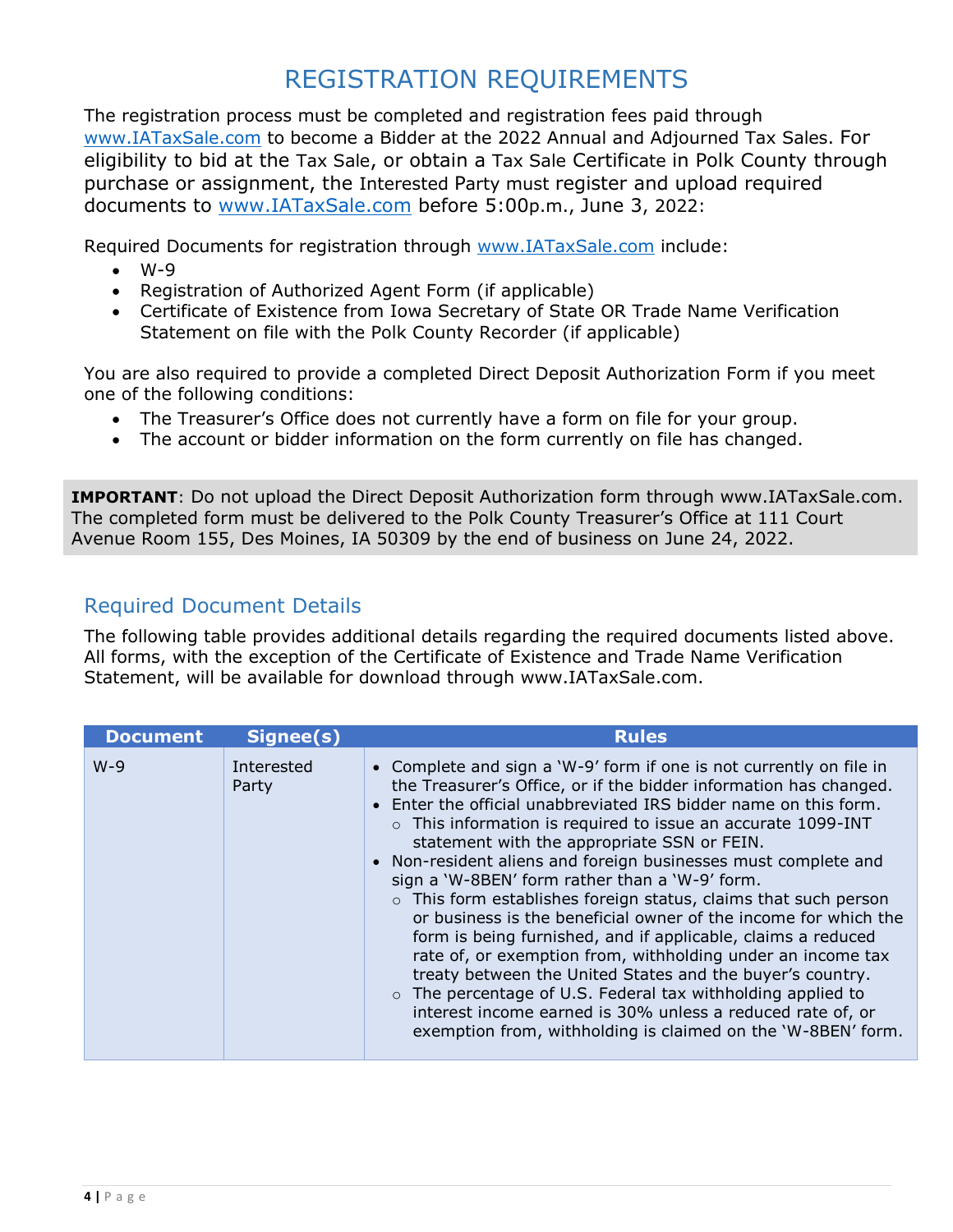| Direct Deposit<br>Authorization                                                             | Interested<br>Party                                                                                                              | • Complete and sign a 'Direct Deposit Authorization' form if one is<br>not currently on file in the Treasurer's Office or if the bidder<br>information has changed.<br>• The bank account information provided on this form must be for<br>an account located at a U.S. financial institution.<br>• Enter the official unabbreviated IRS name on this form.<br>• Attach a voided check from the authorized account in the space<br>provided.<br>o The voided check must be a pre-printed personal or<br>commercial check bearing an account holder's name.<br>• Deposit into a savings or investment account are not accepted. |
|---------------------------------------------------------------------------------------------|----------------------------------------------------------------------------------------------------------------------------------|--------------------------------------------------------------------------------------------------------------------------------------------------------------------------------------------------------------------------------------------------------------------------------------------------------------------------------------------------------------------------------------------------------------------------------------------------------------------------------------------------------------------------------------------------------------------------------------------------------------------------------|
| Registration of<br>Authorized<br>Agent (to bid<br>for you)                                  | Interested<br>Party on behalf<br>of an<br>Authorized<br>Agent                                                                    | • Complete and sign the 'Registration of Authorized Agent' form<br>• Use the official unabbreviated IRS name for the bidder name.<br>• Provide the name, phone number, and complete mailing address<br>for the Authorized Agent.<br>o PO Box and UPS Store addresses are not accepted.                                                                                                                                                                                                                                                                                                                                         |
| Certificate of<br>Existence<br>(from Iowa<br>Secretary of<br>State)<br><b>OR</b>            | Interested<br>Party who is<br>registering as a<br>person other<br>than an<br>individual, and<br>using a Federal<br>Tax ID number | • Upload a 'Certificate of Existence' from the Iowa Secretary of<br>State's Office.<br>• Contact the Iowa Secretary of State for information on how to<br>obtain a 'Certificate of Existence.'<br>• Copies of the 'Certificate of Existence' document accepted.                                                                                                                                                                                                                                                                                                                                                                |
| <b>Trade Name</b><br>Verification<br>Statement (on<br>file with Polk<br>County<br>Recorder) |                                                                                                                                  | • If a Certificate of Existence from the Iowa Secretary of State is<br>not available, upload a Trade Name Verification Statement on file<br>with the Polk County Recorder<br>• Copies of the 'Trade Name Verified Statement' document<br>accepted.                                                                                                                                                                                                                                                                                                                                                                             |

All documents must be accurate and complete with the official unabbreviated IRS name for the buyer name.

- Errors, omissions, or misrepresentations in registration information and/or documents may disqualify the bidder from the sale.
- If disqualified, all certificates purchased by the bidder during the sale will be canceled. Certificates will then be re-offered to other properly registered bidders.

All Authorized Agents, Bidders, Buyers, and Assignees must be 18 years of age or older as of June 28, 2022. The Treasurer requires Bidders and Authorized Agents to show valid proof of age and identity before entering the saleroom.

- Driver's license or government issued photo ID and birth certificate are acceptable.
- If an audit reveals an unauthorized agent was bidding for a registered bidder, that bidder may be disqualified from the Tax Sale.
	- o All items purchased by the Bidder (and Associated Bidders) may be re-offered to other registered Bidders present.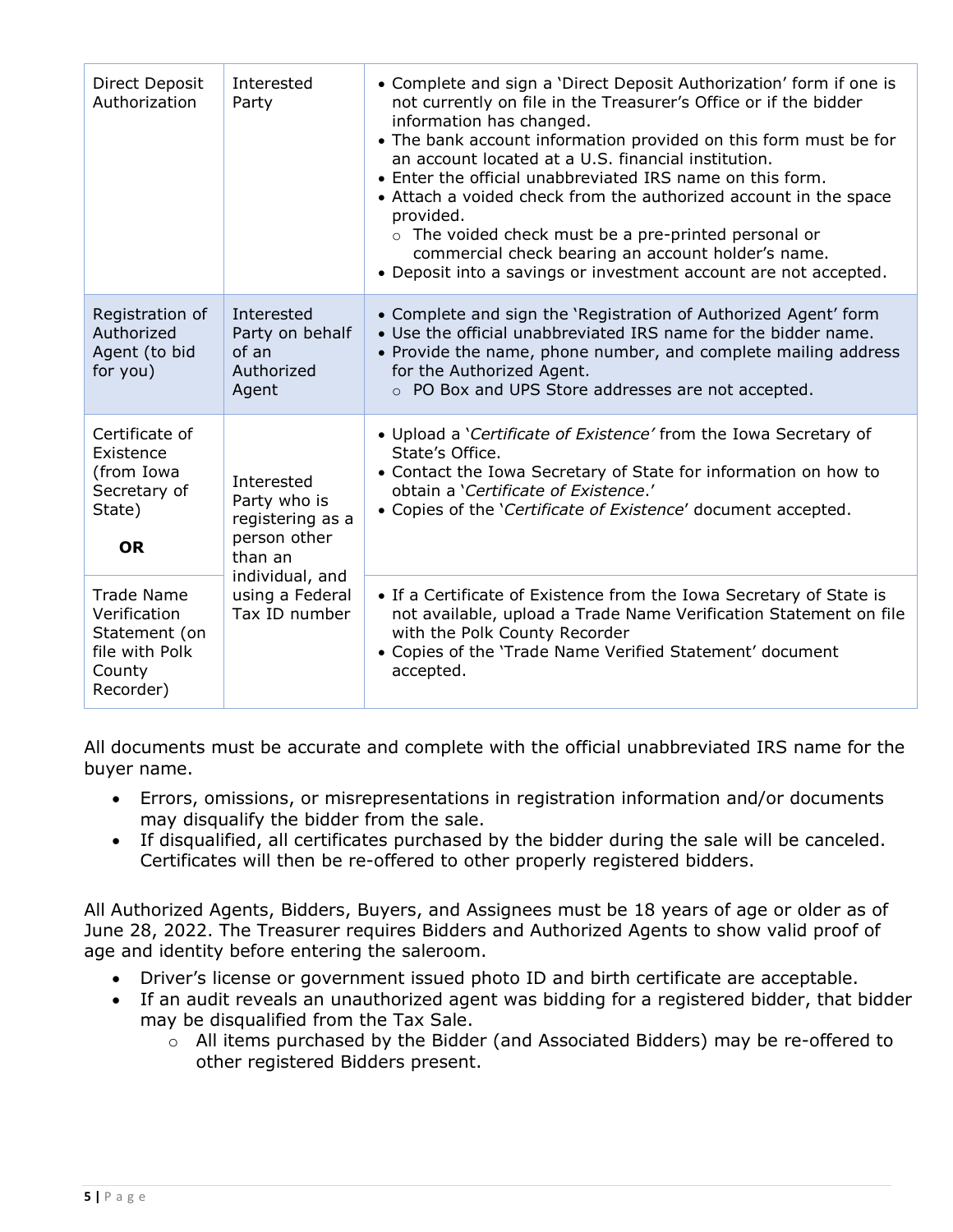|                                                                                                                                                                                                                                                                          | <b>Document Assistance</b>                                                                                                                                                                    |
|--------------------------------------------------------------------------------------------------------------------------------------------------------------------------------------------------------------------------------------------------------------------------|-----------------------------------------------------------------------------------------------------------------------------------------------------------------------------------------------|
|                                                                                                                                                                                                                                                                          | <b>Certificate of Existence and Trade Name Verified Statement</b>                                                                                                                             |
| <b>Business Services contact information is as follows:</b>                                                                                                                                                                                                              | Contact the Iowa Secretary of State for information concerning how to register as a legal<br>entity in the State of Iowa or obtain a 'Certificate of Existence'. The Iowa Secretary of State- |
| Lucas Building, First floor<br>321 E 12th St, Des Moines, IA 50319                                                                                                                                                                                                       |                                                                                                                                                                                               |
| TTY: Call 711 followed by 515-281-5204<br>Phone: 515-281-5204<br>Website: https://sos.iowa.gov/                                                                                                                                                                          | Fax: 515-242-5953<br>Email: sos@sos.iowa.gov                                                                                                                                                  |
| Contact the Polk County Recorder's Office by phone, email, or mail for information on how to<br>file a 'Trade Name Verified Statement' prior to purchasing Tax Sale Certificates in Polk<br>County. The Polk County Recorder's Office contact information is as follows: |                                                                                                                                                                                               |
| Polk County Admin Bldg, Ste. 250<br>111 Court Ave, Des Moines, IA 50309                                                                                                                                                                                                  |                                                                                                                                                                                               |

Phone: 515-286-3160 Fax: 515-323-5393 Website:<https://www.polkcountyiowa.gov/recorder/>

# <span id="page-5-0"></span>Registration Fees

Bidder registration fees are non-refundable.

| <b>Registration</b>                                            | Fee      |
|----------------------------------------------------------------|----------|
| <b>Bidder</b>                                                  | \$210.00 |
| <b>Authorized Agent</b><br>(on behalf of the Interested Party) | No Fee   |

# <span id="page-5-1"></span>Registration Restrictions

Only one Interested Party may be designated as a Bidding Entity.

- Each Bidding Entity is assigned a group number
	- $\circ$  You will need the group number during and after the Tax Sale.
- Each Bidding Entity may register a maximum of 20 Bidders to place bids at the tax sale and purchase tax sale certificates.

Employees of a Bidding Entity may not register as a separate Bidding Entity or register as a Bidder, even if they are using a separate source of funding.

Audits of Bidding Entities and their registered bidders determine if any associations exist which exceed the limit of 20 Bidders.

 Names, addresses, interested parties, bank accounts, and shared resources (including employees) are examples of bidder information analyzed to determine association among bidders.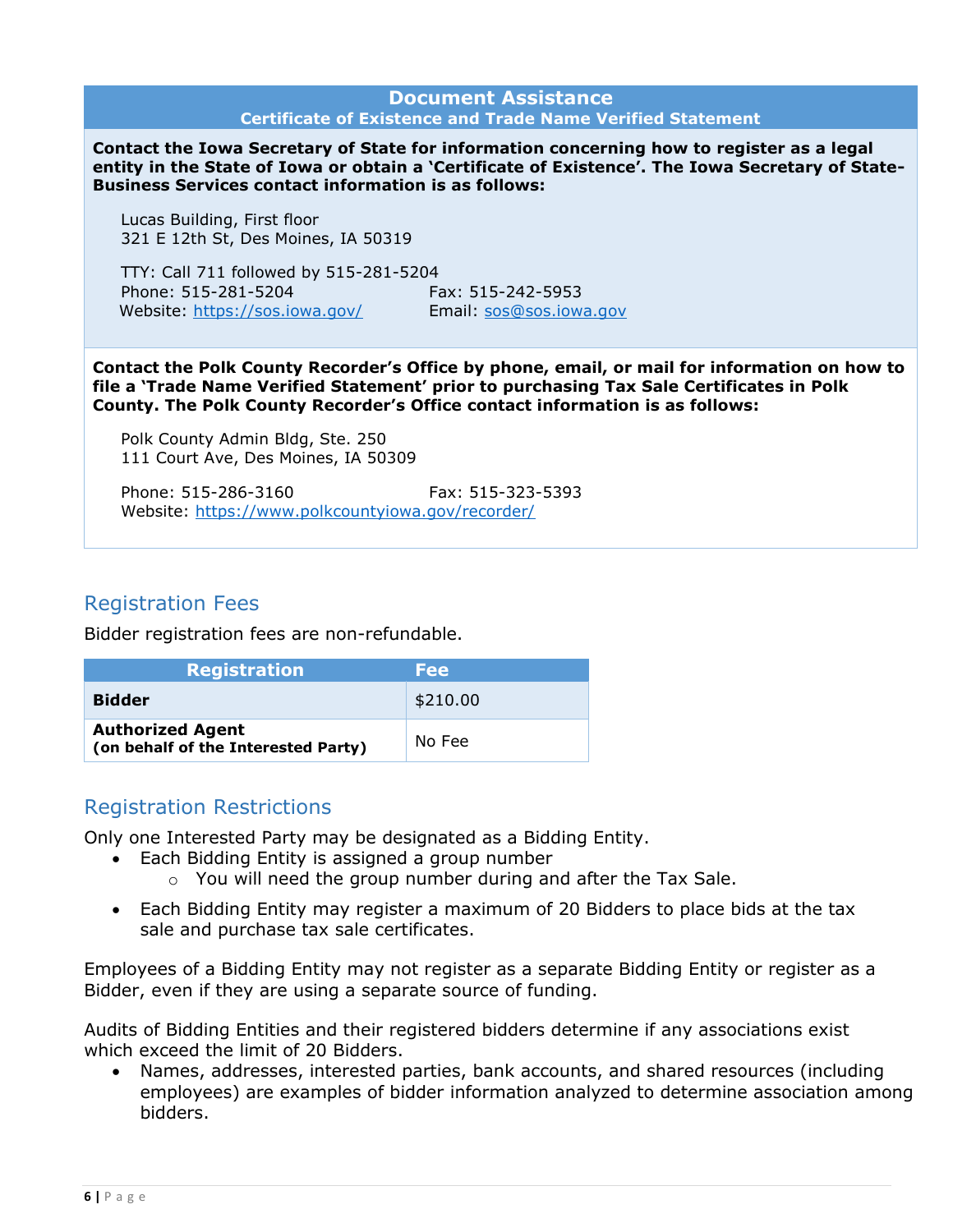**IMPORTANT**: Any willful intent to bypass this limitation may disqualify the Bidding Entity and all associated Bidders from the sale. Certificates purchased during the tax sale by a Bidding Entity who is disqualified will be canceled and re-offered to other properly registered Bidders.

Only one Interested Party or authorized agent will be allowed in the sale room for the Annual and Adjourned Tax Sales. This person will be allowed to bid for any of the bidder numbers registered for the bidding entity. A maximum of 100 bidders will be allowed in the sale room for the June Annual Tax Sale.

# <span id="page-6-0"></span>Registration Changes

The Interested Party may elect to change the name of the Authorized Agent. To change the name, the Interested Party must:

- Submit a completed '*Authorization to Change Agent'* form. Forms will be available from the Registration Desk at the Tax Sale.
- <span id="page-6-1"></span>The signature and title of the Interested Party must be identical on all registration forms.

# DAY OF THE TAX SALE

The Interested Party or Authorized Agent may check-in at the Registration Desk as early as 6:30a.m on the day of the June Annual Tax Sale.

- Each registered Bidder name/number receives a bidder card.
- The Interested Party or Authorized Agent must pick up bidder card(s) at the Registration Desk, and review for accuracy, before entering the saleroom.

The opening session of the Tax Sale begins promptly at 7:30a.m. on June 28, 2022, and continues until the first break at the call of the auctioneer.

# <span id="page-6-2"></span>Tax Sale Restrictions

Turn off all cellular phones, pagers, tape recorders, camcorders, and other audible electronic devices during the sale.

- Taking pictures and/or recording videos is not allowed in the saleroom or lobby area.
- Use of electronic, picture taking, sound, or video recording devices is a violation and may result in the disqualification of the bidder.
- Laptop or notebook computers are only allowed if operated from battery packs.

Outside food and beverage are not allowed at the Airport Holiday Inn or in the saleroom.

- The Airport Holiday Inn can provide banquet service, snacks, luncheons, beverage service, and concessions.
	- o Contact Barb Reynolds via telephone at (515)287-2400 ext. 509 for information.
- Individuals with open containers or packages of food in the saleroom must leave.

# <span id="page-6-3"></span>How to View a List of Tax Sale Items before the Tax Sale

The Treasurer assigns an item number to each parcel with delinquent taxes being offered. The auctioneer offers item numbers for sale to all "active" bidders.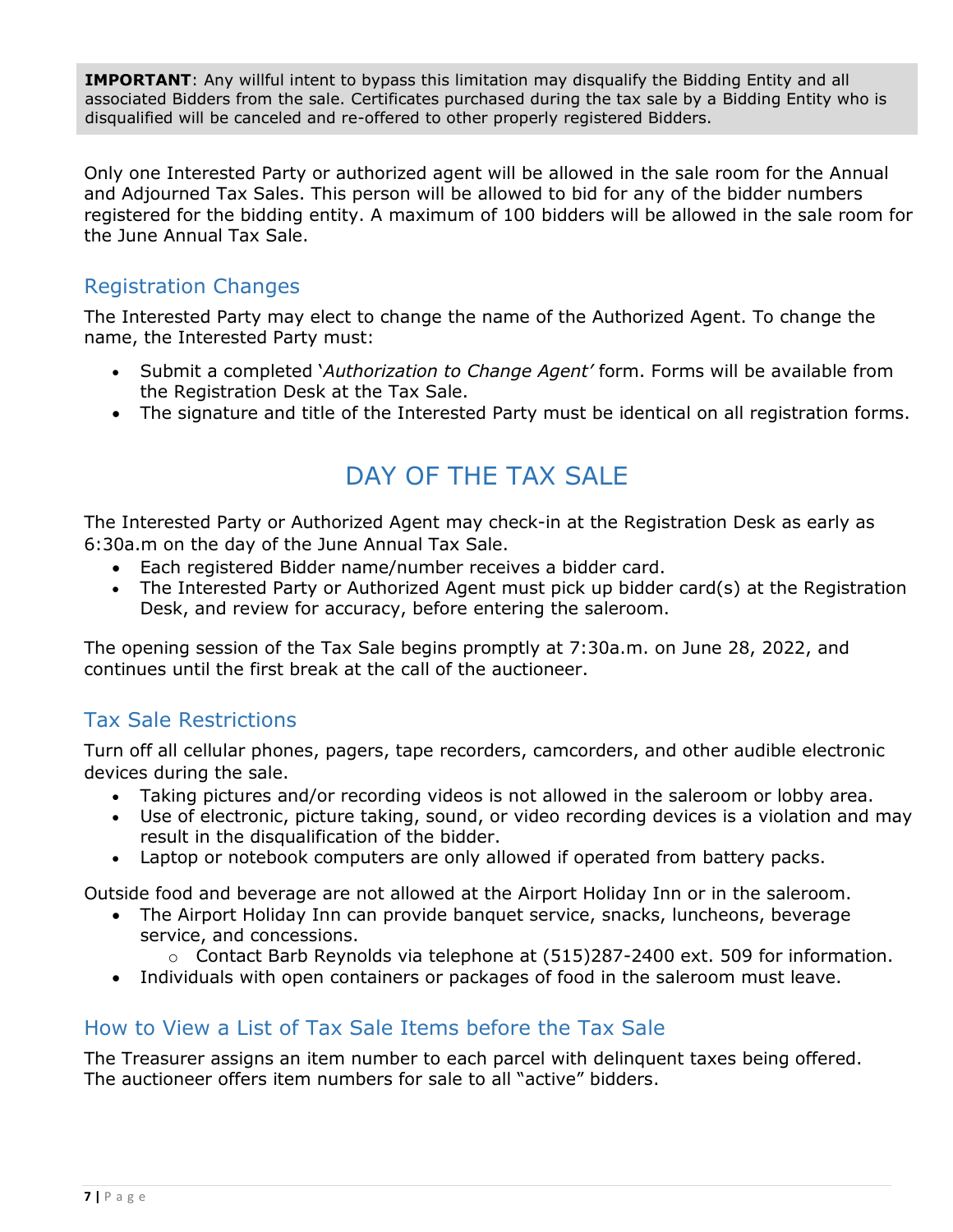**IMPORTANT:** "Active" means the bidder has properly registered and the bidder number is available for selection in the county system. The bidder is responsible to know the item number(s) for the corresponding properties he/she intends to bid.

You may view the list of delinquent tax items at no cost through the Treasurer's Office website beginning May 18, 2022.

- 1. Go to<https://apps.polkcountyiowa.gov/TaxSale/>
- 2. Click on the drop down menu titled 'Delinquent Tax.
- 3. On the Tax Sale Summary tab, click the report for the sale you wish to view:
	- Mobile Home Cities or Mobile Home Townships
		- o Regular Sale
		- o Public Bidder
		- Real Estate Cities or Real Estate Townships
			- o Regular Sale
			- o Public Bidder

**NOTE:** The information provided on the website is updated once a day and reflects the June 2022 delinquent tax payoff amounts for items eligible to be sold. This information is subject to change for various reasons, and the Treasurer does not guarantee the validity of this data.

# <span id="page-7-0"></span>Annual Subscription for the Delinquent Tax List Download

You may purchase an annual subscription with unlimited download capability to access the list of delinquent tax items for \$50.00. The subscription service is available May 18, 2022 through May 15, 2023 for the June 2022 Annual Tax Sale.

The parcel classification (i.e., residential, commercial, industrial, etc.) and the 2020 assessment value of the parcel are included in the subscription download files.

- The Treasurer must receive payment before providing electronic access to the tax sale delinquent list subscription.
- You will be required to setup an account with a username and password to access the list.
- Copying, distributing, or selling the delinquent tax information is prohibited.

# <span id="page-7-1"></span>How to Purchase a Subscription for the Delinquent Tax List Download:

To purchase the Tax Sale Delinquent List Subscription, call 515-286-3060 and state you want to purchase the Tax Sale Delinquent List Subscription. You will have the option of paying by eCheck or Credit Card over the phone. As an alternative, you may also send a check made out to Polk County Treasurer for \$50.00 and mail the payment to:

Polk County Treasurer's Office Attn: Tax Division Supervisor-Delinquent List Subscription 111 Court Ave, Room 140 Des Moines, IA 50309-2298

# <span id="page-7-2"></span>Bidder and Visitor Seating at the Tax Sale

Treasurer's Office staff assign all seats in the saleroom. Bidders may not reserve seats for other individuals or groups in the saleroom. An area in the saleroom is designated for individuals attending as a visitor.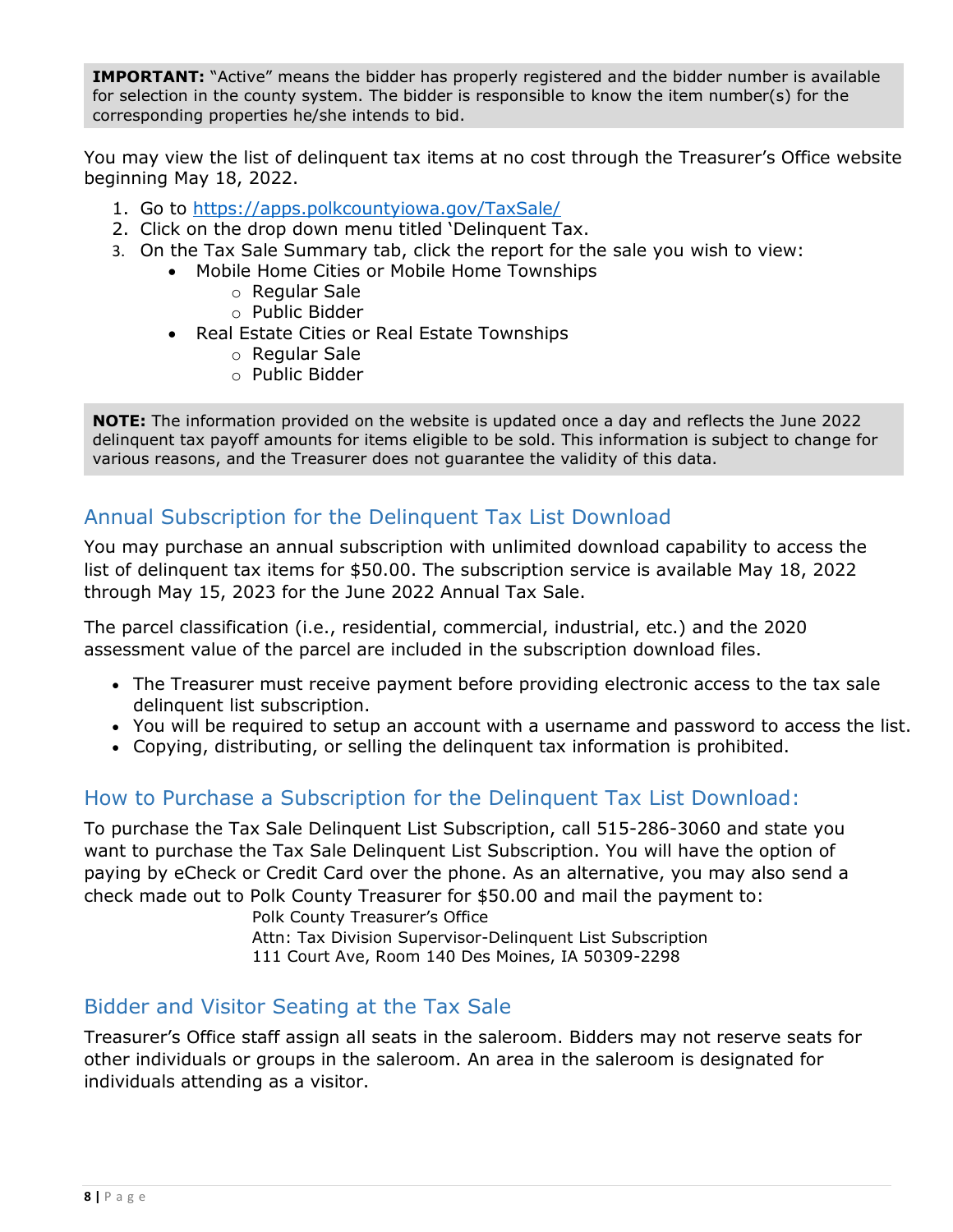# BIDDING AT THE TAX SALE

<span id="page-8-0"></span>Tax Sale consists of two sessions:

- First session Regular and public bidder real estate items
- Second session Regular and public bidder manufactured home items

An opening bid starts with 100% undivided interest. The sale is awarded to an active bidder when there is no tie bid.

 A response of "Sold" to the auctioneer results in an obligation on the part of the bidder to pay for the certificate.

Active bidders may bid downward a percentage of undivided interest after the auctioneer announces the next item to be sold.

- The bid-down percentage will give the winning bidder a percentage of undivided interest in the property if a Treasurer's Tax Sale deed is issued for the tax sale.
- The bidder that initiates or continues a downward percentage bid must hold his/her bidder card up during the bid-down process.
	- $\circ$  A "bid-down" will range in whole percentage points from 99% to 1%.

When the auctioneer determines the bid is tied, a bidder is chosen through a random selection process in the county system.

- The randomly selected bidder must immediately accept the purchase of the item by announcing, "Sold", or refuse the item by announcing, "Pass".
	- o If passed, another bidder will be randomly selected.

**WARNING**: A combination of bidders who agree not to compete with each other in a bid-down process that results in one of them becoming the Tax Sale Certificate holder is prohibited and constitutes fraudulent collusion. It prevents selling an item for the smallest percentage of undivided interest of the parcel. Violation may disqualify a bidder from the sale.

# <span id="page-8-1"></span>Mailed Bids

A properly registered bidder may submit a mailed bid if he/she cannot attend in person. The Polk County Treasurer's Office must receive the following information from the bidder before the Friday immediately preceding the annual or adjourned Tax Sale for which the bidder is placing a bid:

- 1. List of the item(s) on which he/she is placing a bid.
- 2. The lowest percentage of undivided interest per item the bidder is willing to bid.
- 3. Payment in U.S. funds in the form of a personal check, business check, money order, or any form of guaranteed funds for delinquent taxes and fees.
	- a. A separate payment is required for each item number bid.
	- b. A check drawn on an IRA account only accepted when issued for the exact amount of the purchase.
	- c. **Two-party checks or cash are not accepted.**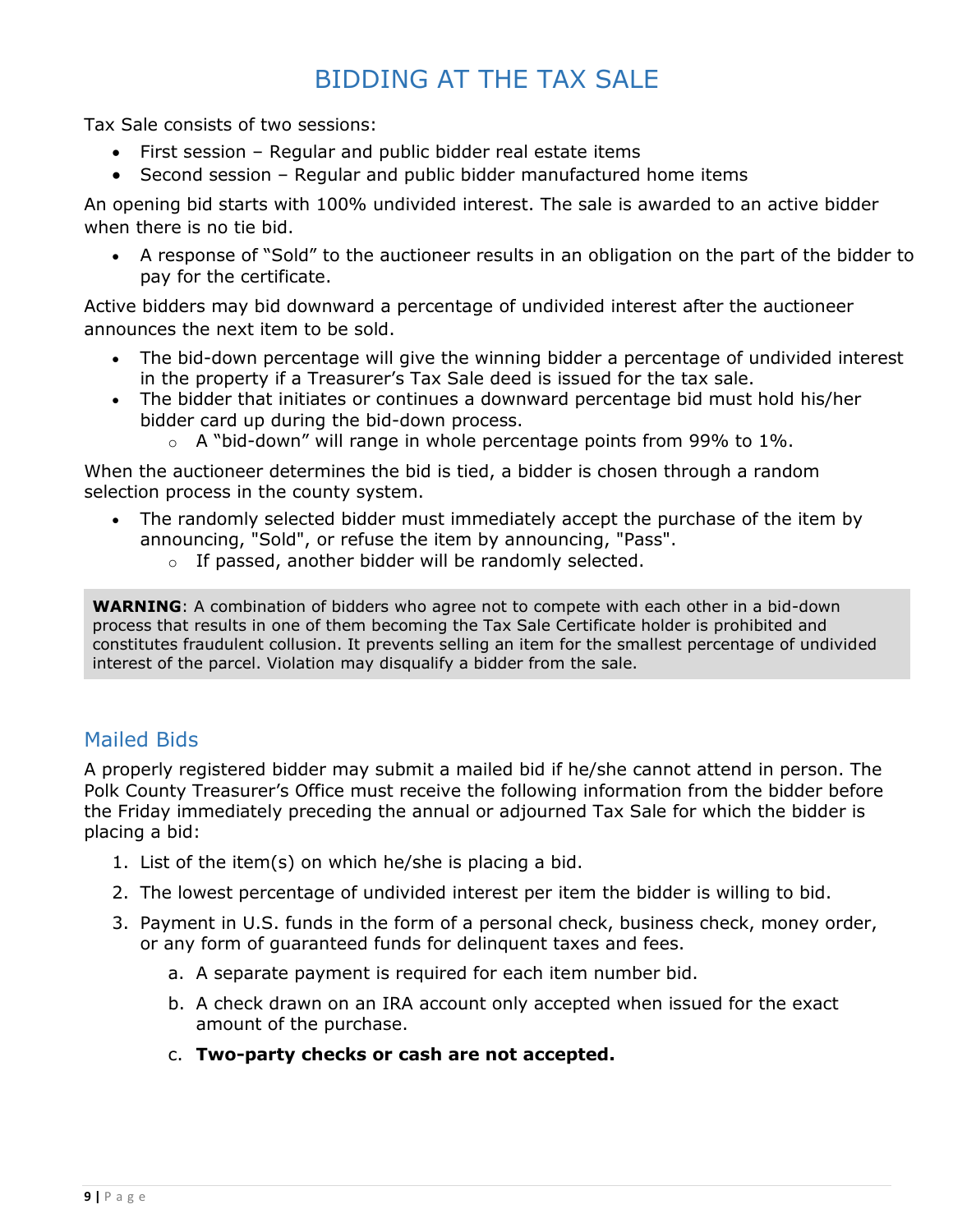The following scenarios apply to Mailed Bids only.

| In-person bid for<br>the same item                                                                   | The Tax Sale Certificate is issued to the bidder who is present if<br>another bid on the same item is received at the sale. |
|------------------------------------------------------------------------------------------------------|-----------------------------------------------------------------------------------------------------------------------------|
| <b>Multiple mailed</b><br>bids received for<br>the same item, and<br>not sold to a<br>present bidder | The mailed bid for the smallest percentage of undivided interest for the item is<br>awarded the certificate.                |
| <b>Tied mailed bid</b>                                                                               | The mailed bid with the earliest U.S. Postal Service postmark is awarded the<br>certificate.                                |
| <b>Multiple tie mailed</b><br>bids with the same<br><b>U.S. Postal Service</b><br>postmark date      | The Treasurer's Office will use the random selection software program to<br>select a purchaser.                             |

# <span id="page-9-0"></span>Adjourned Tax Sales

The Bidding process for the Adjourned Tax Sales is the same as the June Annual Tax Sale. Adjourned Tax Sales are held at the Polk County Administration Building, 111 Court Ave, Des Moines, IA, beginning at 10:00 a.m. on the dates shown below:

|                  | <b>Adjourned Tax Sale Dates</b> |
|------------------|---------------------------------|
| <b>July</b>      | Monday, July 18, 2022           |
| <b>August</b>    | Monday, August 15, 2022         |
| <b>September</b> | Monday, September 19, 2022      |
| <b>October</b>   | Monday, October 17, 2022        |
| <b>November</b>  | Monday, November 21, 2022       |
| <b>December</b>  | Monday, December 19, 2022       |
| <b>January</b>   | Tuesday, January 17, 2023       |
| <b>February</b>  | Tuesday, February 21, 2023      |
| March            | Monday, March 20, 2023          |
| <b>April</b>     | Monday, April 17, 2023          |
| May              | Monday, May 15, 2023            |

Adjourned Tax Sale Bidders must be properly registered before 5:00 p.m. on Thursday before the day of the Adjourned Tax Sale. See [Registration Requirements](#page-3-0) for information concerning how to register for Adjourned Tax Sales.

 Bidders who purchased Tax Sale Certificates at the June Annual Tax Sale must also register for each adjourned tax sale through www.IATaxSale.com.

The Treasurer's Office will provide the bidder with a bidder card, to be surrendered to the Treasurer's Office at the conclusion of the Adjourned Tax Sale.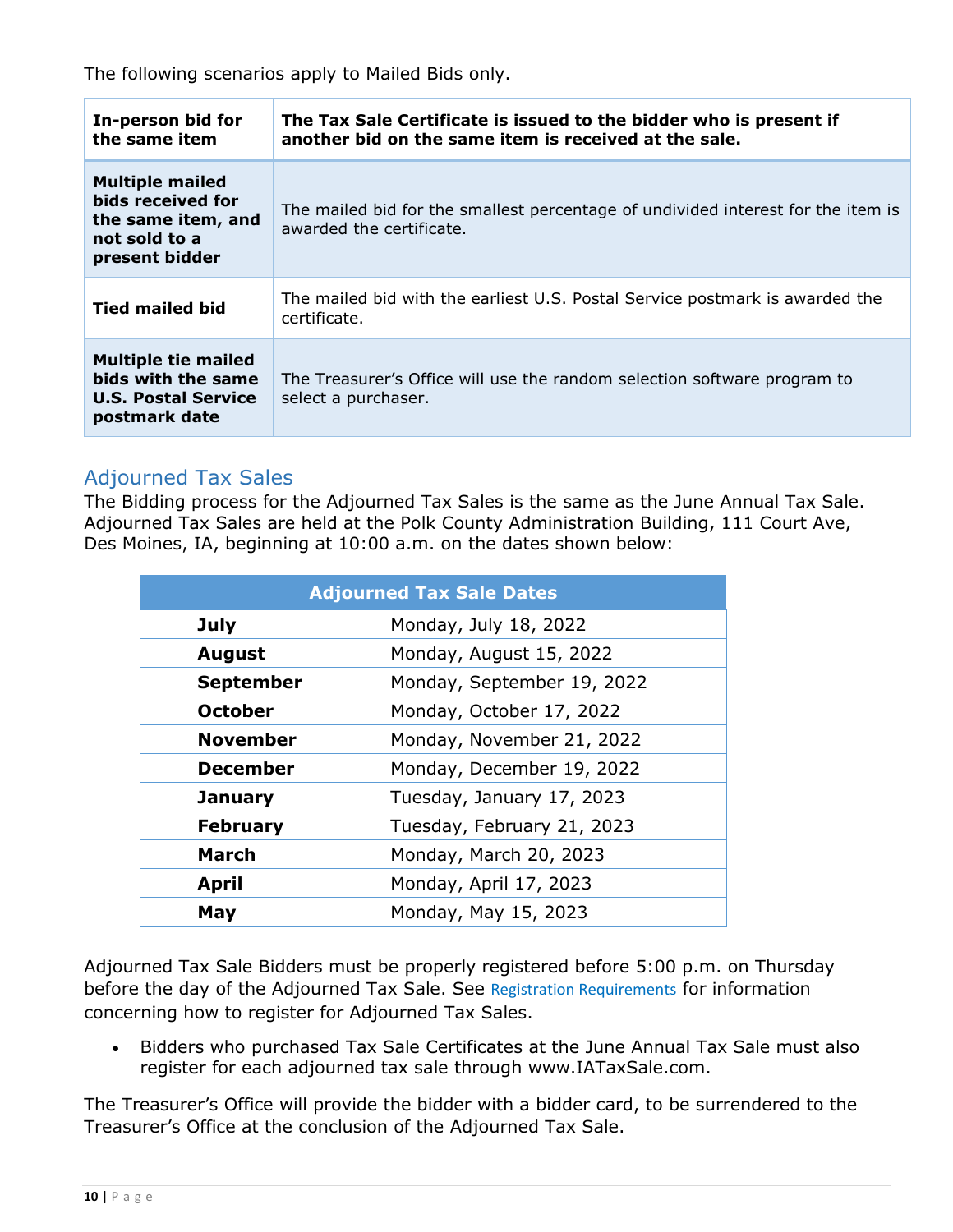# PAYMENTS FOR PURCHASES

# <span id="page-10-1"></span><span id="page-10-0"></span>Purchasing Tax Sale Certificates

Treasurer's Office staff will print a summary report at the time a bidder leaves and/or the conclusion of the sale. The summary report will list items purchased by each bidder number in a group.

Bidders are required to review all items listed on the summary report **prior to settlement** and notify Treasurer's Office staff of any discrepancy **before** making payment. Treasurer's Office staff will review reported discrepancies.

Payment is required at the time a bidder leaves or the conclusion of the sale. The Treasurer's office requires the Interested Party provide one payment totaling the items purchased by all bidder numbers within their group.

 The amount collected will include all delinquent taxes and special assessments, interest, special assessment collection fees, rates or charges, returned check fees, service fees, and a fee of \$20.00 for each certificate issued.

**NOTE**: The Treasurer reserves the right to require personal identification at the time of settlement.

Please allow up to fifteen business days to receive purchased certificate(s). The Interested Party is responsible to verify the Tax Sale Certificates received are correct for the items purchased.

 Each Tax Sale Certificate issued for the June 2022, or subsequent Adjourned Tax Sale, will have a prefix and sequentially assigned certificate number (e.g., a June 2022 Annual Tax Sale Certificate may have a certificate number of '2022-2566.').

If a bidder fails to make payment for a Tax Sale Certificate(s) in any Iowa county, the auctioneer may disqualify the bidder from the Polk County Tax Sale.

 All certificates purchased during the sale by the disqualified bidder will be canceled and re-offered to other properly registered bidders.

# <span id="page-10-2"></span>Payment of Subsequent Taxes (Sub-list)

A certificate holder may pay subsequent delinquent taxes and special assessments on the same parcel(s) he/she holds the Tax Sale Certificate (including rates or charges).

- The Treasurer's Office will accept payments beginning one month and fourteen days following the date a tax installment becomes delinquent.
- Only items delinquent in the current fiscal year or a prior year are paid as a subsequent tax.
- Special assessments and rates or charges due in future years cannot be paid until the fiscal year they become delinquent.

You may now make subsequent tax payments online. To sign up for this service, please visit [www.iowataxandtags.org/property-tax/subsequent-tax-payments/.](http://www.iowataxandtags.org/property-tax/subsequent-tax-payments/)

If you have already signed up, visit<https://myaccount.iowataxandtags.org/>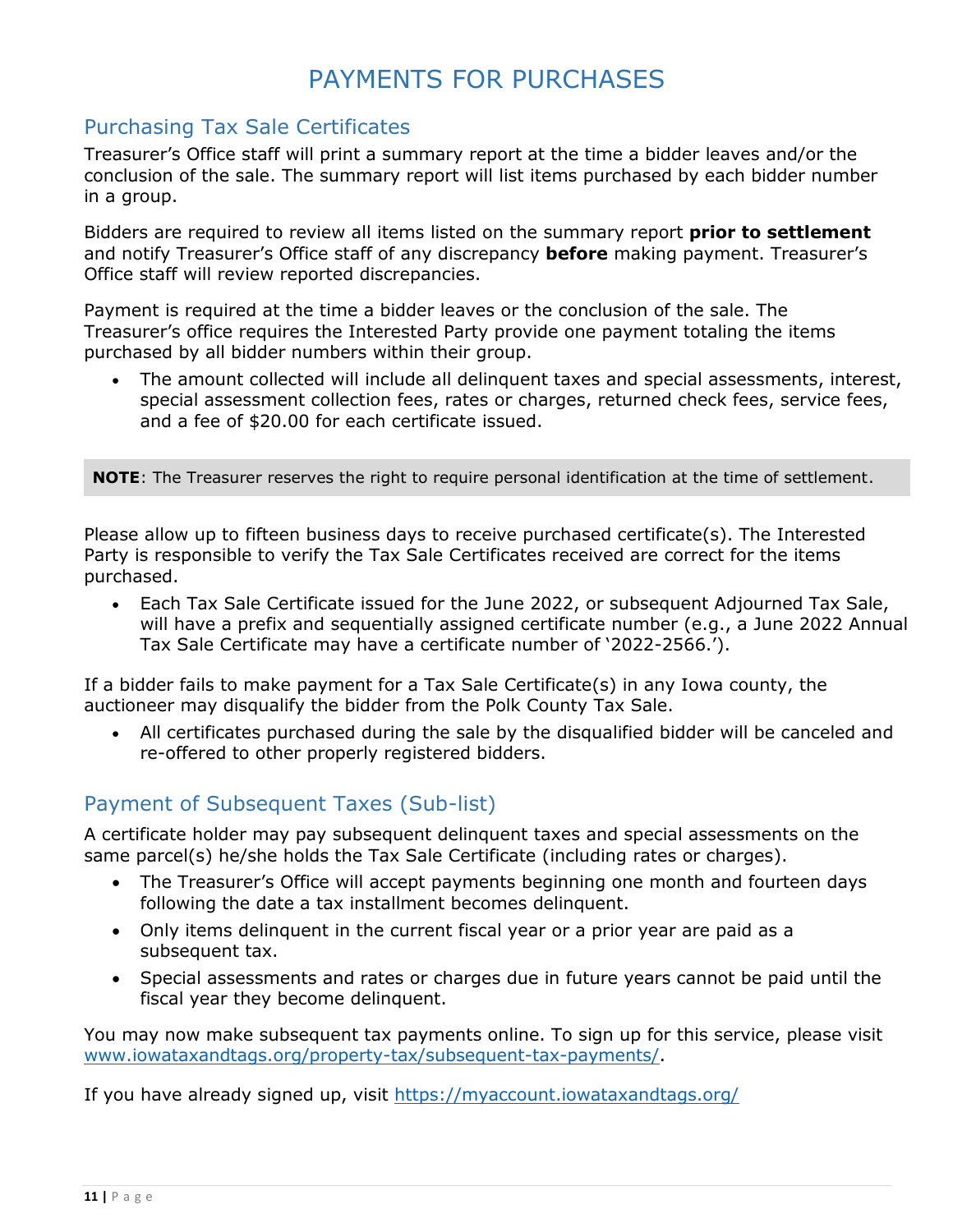Each Interested Party must provide one check to purchase subsequent taxes for Tax Sale Certificates held by the bidder numbers within their bidder group.

Upon request, Interested Parties may make individual payment(s) by bidder number.

**NOTE**: Recorded subsequent tax payments will accrue interest at the rate of 2% per month, beginning with the month the payment is posted to the county system through the month of the Tax Sale redemption.

Subsequent tax payments received in the mail after noon on the last business day of the month may not be posted until the next month. The Treasurer's Office will notify the certificate holder of additional late interest due.

To prevent an item from being offered at the June 2022 Annual Tax Sale, subsequent tax payment(s) must be received in the mail before 5:00 p.m. or paid online on or before 11:59 p.m., Friday, June 25, 2022.

Subsequent tax payments received after this deadline:

- May be posted after the conclusion of the Tax Sale
- Will not prevent the item from being offered to other bidders present at the Tax Sale.

# <span id="page-11-0"></span>Acceptable Payments

Payment must be in U.S. funds, in the form of a personal check, business check, money order, or any form of guaranteed funds.

- A check from an IRA account will only be accepted when issued for the exact amount of the purchase.
- After tax payment(s) have been received and applied, the Treasurer will not refund the payment.

If payment is not received by the end of the payment period following the conclusion of the Tax Sale, all items purchased by the Interested Party and Associated Bidder numbers will be re-offered to other bidders at the July Adjourned Tax Sale.

 If this occurs, the Treasurer may disqualify the bidder and all associated bidders from future Polk County Tax Sales.

If the Tax Sale Buyer/Certificate holder's check does not clear his/her bank account (e.g., non-sufficient funds, account closed, etc.), they have five (5) business days to repay with guaranteed funds, following notification from the Treasurer, or the Tax Sale Certificate(s) or subsequent tax payments will be canceled.

- The certificate holder may repay with guaranteed funds.
- Each check returned unpaid is assessed a \$30.00 service fee.

**IMPORTANT**: The Treasurer reserves the right to require guaranteed funds for any future payments from the Tax Sale certificate holder/buyer if a check does not clear his/her bank account.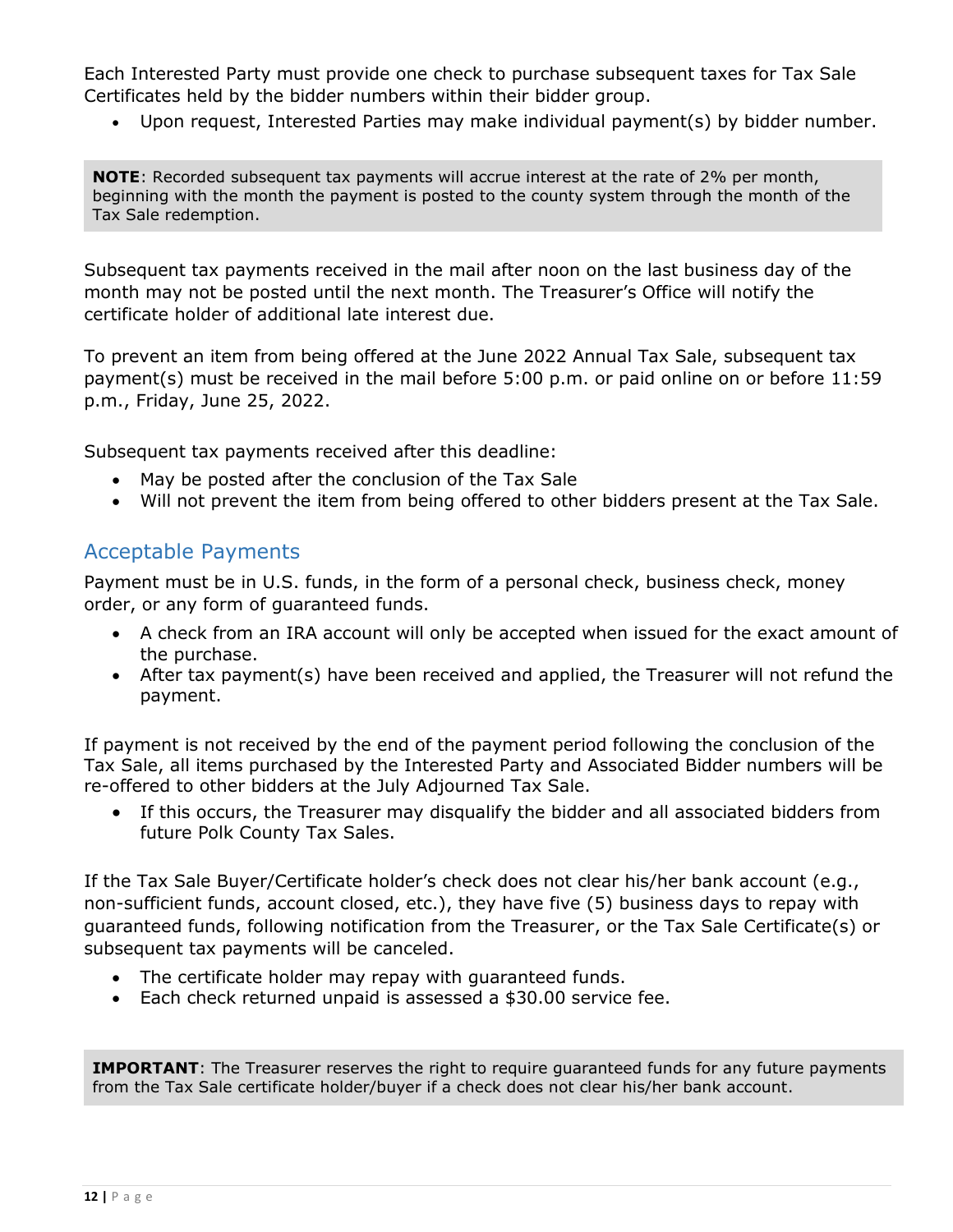# <span id="page-12-0"></span>Payment Restrictions

#### **We do not accept two-party checks or cash as payment for tax sale certificates or subsequent taxes.**

<span id="page-12-1"></span>Under no circumstance will the Polk County Treasurer's staff complete the dollar amount on a check for a tax sale certificate or subsequent tax payment.

# AFTER THE ANNUAL OR ADJOURNED TAX SALE

### <span id="page-12-2"></span>Tax Sale Certificate

The Tax Sale Certificate does not convey title to the certificate holder.

- The titleholder of record, or other interested party(s), retains the right to redeem within the statutory period according to the type of Tax Sale.
- If the Tax Sale remains unredeemed after the statutory period, the certificate holder may begin action to obtain a Tax Sale Deed.

A Tax Sale Buyer or Assignee should never have an interest in or lien on a parcel on which he/she purchased a tax sale certificate.

 If determined the Tax Sale Buyer or Assignee was ineligible to purchase a Tax Sale Certificate, the Tax Sale Certificate and/or a Tax Sale deed can be set aside.

#### <span id="page-12-3"></span>Assignment of Tax Sale Certificate

Iowa law permits a county or city to purchase or acquire a Tax Sale Certificate assignment for an abandoned property or a vacant lot. The Polk County Treasurer's Office will contact you if a city or county desires to receive assignment of your Tax Sale Certificate(s).

- You will be refunded the amount of the purchases price for the Tax Sale Certificate and subsequent tax payments.
- For additional information, refer to Iowa Code § 446.19A.

Assigning the Tax Sale Certificate to the assignee with all the rights and title of the assignor occurs when:

- Endorsement is provided on the back of the tax sale certificate
- Payment of \$100 Assignment Transaction fee by the assignee to the Treasurer.
- Submittal of the assigned tax sale Certificate to the Treasurer for processing.

**IMPORTANT**: An assignment is valid when posted to the county system by the Treasurer's Office. The assignor may not assign a certificate of purchase to more than one assignee/buyer number.

#### <span id="page-12-4"></span>Erroneous Tax Sale or Assignment

If a Tax Sale Certificate was erroneously sold, or a county-held certificate was erroneously assigned, the Tax Sale Certificate will be cancelled.

- Tax Sale Buyers/Assignees are required to return the certificate.
- The Treasurer's Office will reimburse the principal amount of the Tax Sale Certificate or total amount paid for an assignment of a county-held certificate.
- Interest from the sale date to the date of cancellation will not be paid.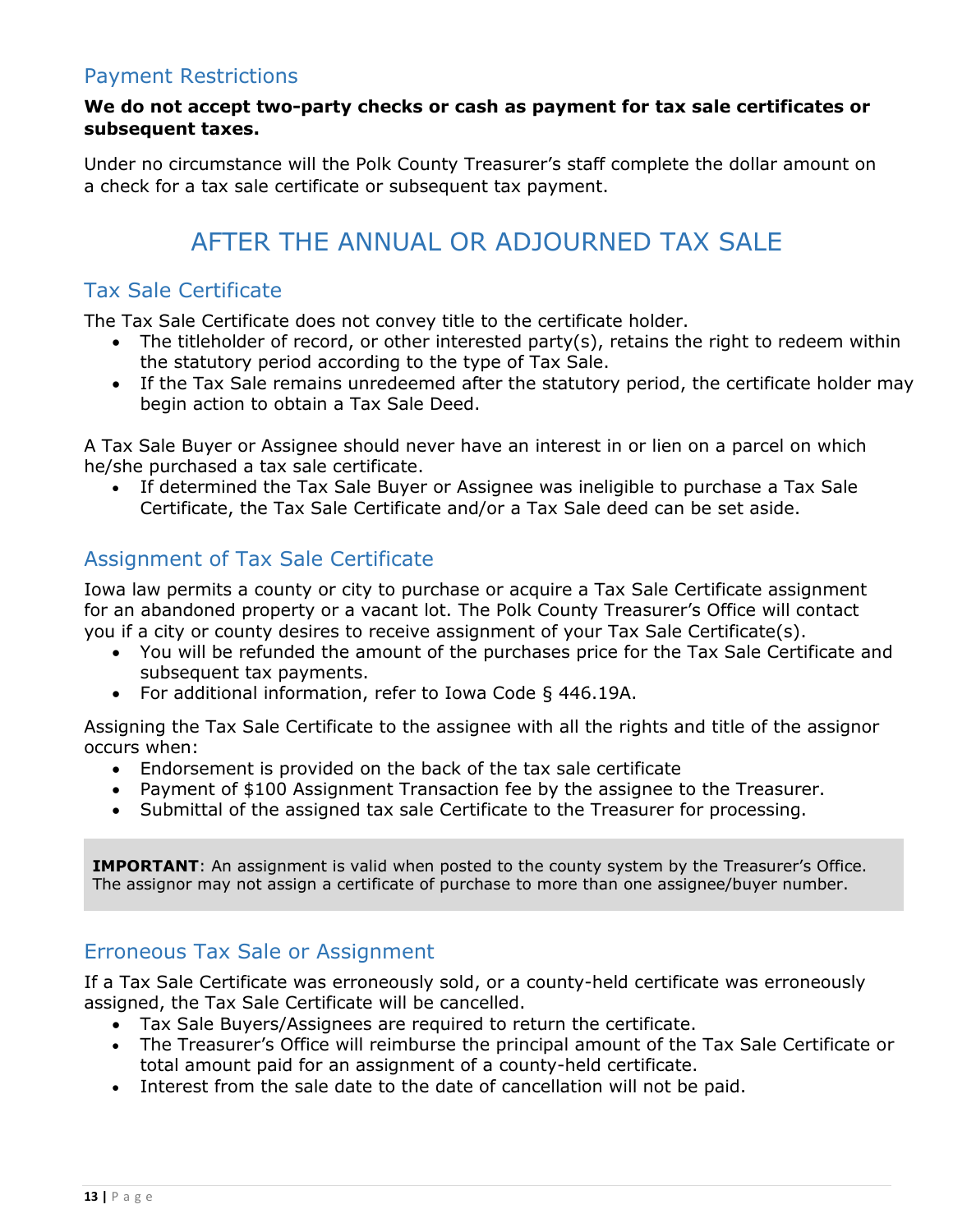# <span id="page-13-0"></span>Request for Tax Sale Redemptions

The buyer is responsible for checking available redemption reimbursements of certificates he/she holds. Include the group number in the request and submit it in one of the following manners:

| Mail      | <b>Polk County Treasurer' Cash Management Division</b><br>111 Court Ave, Room 160, Des Moines, IA 50309-2298 |
|-----------|--------------------------------------------------------------------------------------------------------------|
| Website   | https://apps.polkcountyiowa.gov/TaxSale/Reports/AvailableRedemptionFunds                                     |
| Email     | cashmanagement@polkcountyiowa.gov                                                                            |
| Phone/Fax | $(515)$ 286-3035<br>$(515)$ 286-3375                                                                         |

A redeemed Tax Sale Certificate number is provided under your group number, upon inquiry.

The Polk County Treasurer's Cash Management Division directly deposits the redemption proceeds into the buyer's designated checking account upon surrender of the Tax Sale Certificate, either in person or by mail.

- Reimbursements will not be processed until the first business day following the redemption date shown on the county system.
- The Cash Management Division mails a copy of the Redemption Certificate reflecting the total amount of the redemption to the certificate holder.
- Certificate holders should retain the redemption certificate copy for income tax purposes.

**NOTE**: Treasurer's checks are not issued for redemption proceeds.

If a tax sale certificate has been lost or destroyed, a duplicate tax sale certificate can be issued. The cost of a duplicate tax sale certificate is \$20.

 Please call the Polk County Treasurer's Cash Management Division at (515) 286-3035 to request a duplicate tax sale certificate.

# <span id="page-13-1"></span>Reimbursement of Tax Sale Redemptions

A redeemed tax sale will include the following:

- a. The original Tax Sale amount, including the \$20.00 Certificate fee paid at the time of the sale.
- b. Two percent (2%) interest per month; calculated against the original tax sale or subsequent tax payment amount, beginning with the month the sale or subsequent tax payment date through the month of redemption.
	- $\circ$  Each fraction of a month will count as a whole month.
- c. Valid costs incurred by the Certificate holder of record and posted to the county system.
	- o The Treasurer only collects costs posted to the county system before redemption.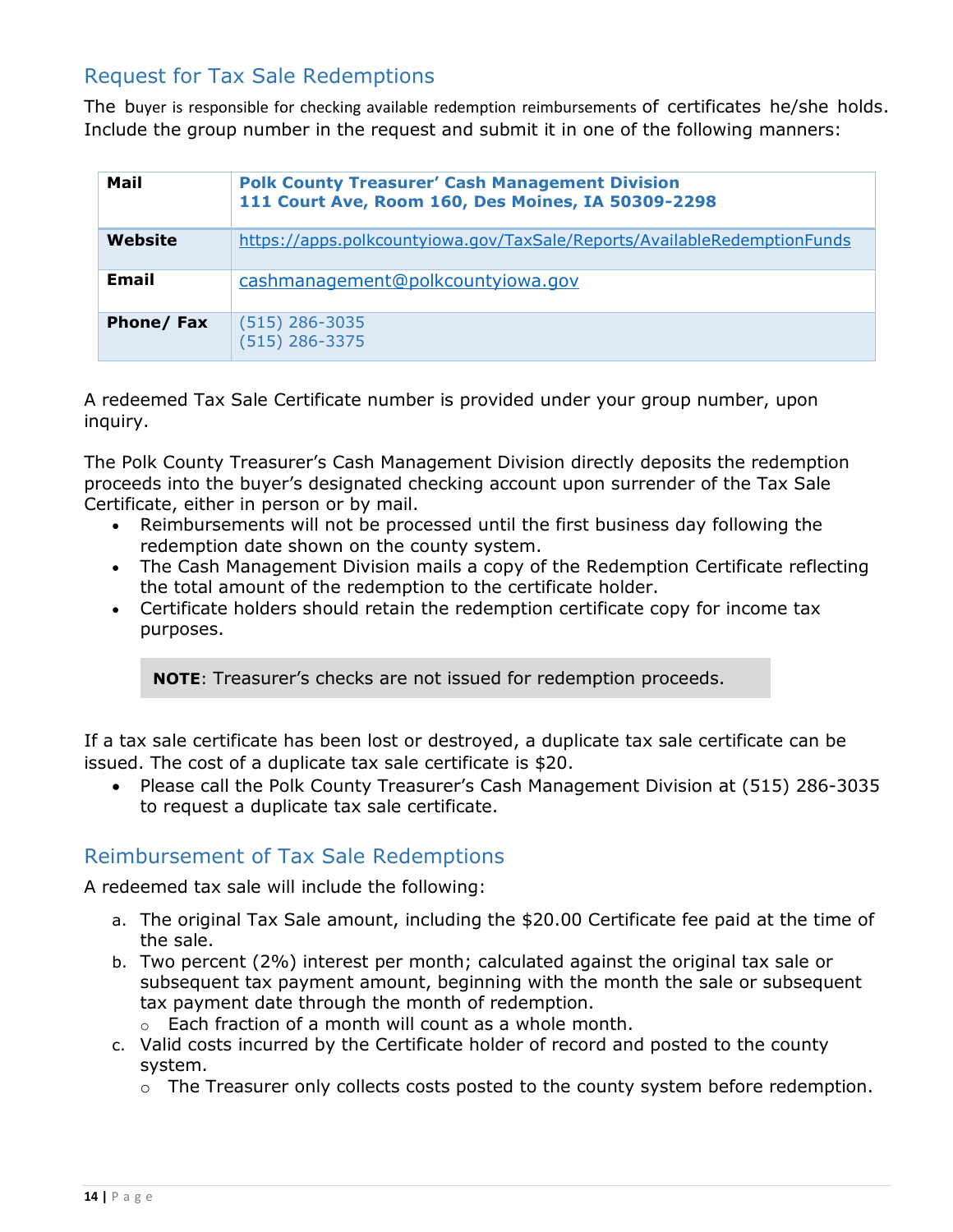# <span id="page-14-0"></span>Tax Sale Certificate Reimbursement

H

The following scenarios apply to certificate reimbursement only.

| A certificate holder has<br>been reimbursed for a<br>redemption and the<br>redeeming party's<br>check does not clear<br>his/her bank account | Cash Management Division notifies the certificate holder to immediately<br>return the redemption funds.<br>The Tax Sale Redemption is canceled.<br>$\bullet$<br>The Tax Sale Certificate is returned to the certificate holder.<br>$\bullet$<br>The Tax Sale is reinstated to the original sale date.<br>$\bullet$<br>Future redemption amounts are calculated from the original date of the<br>sale to the date of repayment.                                                                                                                                                                                                                                                 |
|----------------------------------------------------------------------------------------------------------------------------------------------|--------------------------------------------------------------------------------------------------------------------------------------------------------------------------------------------------------------------------------------------------------------------------------------------------------------------------------------------------------------------------------------------------------------------------------------------------------------------------------------------------------------------------------------------------------------------------------------------------------------------------------------------------------------------------------|
| Issuing a 1099-INT<br>form and filing with the<br>IRS.                                                                                       | Cash Management Division issues a 1099-INT form and files a report<br>with the IRS after the end of the calendar year if the cumulative<br>interest paid to the certificate holder during the calendar year is \$600<br>or more.<br>If the interest paid is less than \$600, a 1099-INT statement will n<br>$\bullet$<br>be issued;<br>This information can be requested by calling (515) 286-3035.<br>$\bullet$<br>Non-resident aliens and foreign businesses are issued a 1042-S form<br>prior to March 15, regardless of the dollar amount of interest income<br>received during the calendar year.<br>The IRS will receive a copy of all 1042-S forms issued.<br>$\bullet$ |
| <b>Certificate holder</b><br>under reports the<br>interest amount<br>received                                                                | The IRS directs the Treasurer to implement a backup withholding<br>procedure at the legal rate set by the IRS.<br>The Treasurer reserves the right to ban the buyer and all<br>$\bullet$<br>associated buyers from future Tax Sales.                                                                                                                                                                                                                                                                                                                                                                                                                                           |
| <b>Printouts provided by</b><br>the Treasurer's Office                                                                                       | Upon request from the certificate holder, the Polk County Treasurer can<br>provide the following:<br>a. A copy of the detailed redemptions included in a buyer's 1099-<br>INT form at a charge of \$10 per buyer number.<br>b. A copy of a buyer's outstanding Tax Sales at a charge of \$10<br>per buyer number.<br><b>NOTE:</b> The Polk County Treasurer's Office will not provide or<br>calculate year-end interest accruals or bookkeeping services other<br>than to provide a copy of the redemption certificate at the time of<br>reimbursement to the buyer.                                                                                                           |

# <span id="page-14-1"></span>90 Day Notice of Right of Redemption' Affidavit

The 90-day redemption period does not begin until the *90 Day Notice of Right of Redemption* affidavit is filed with the Polk County Treasurer's Office.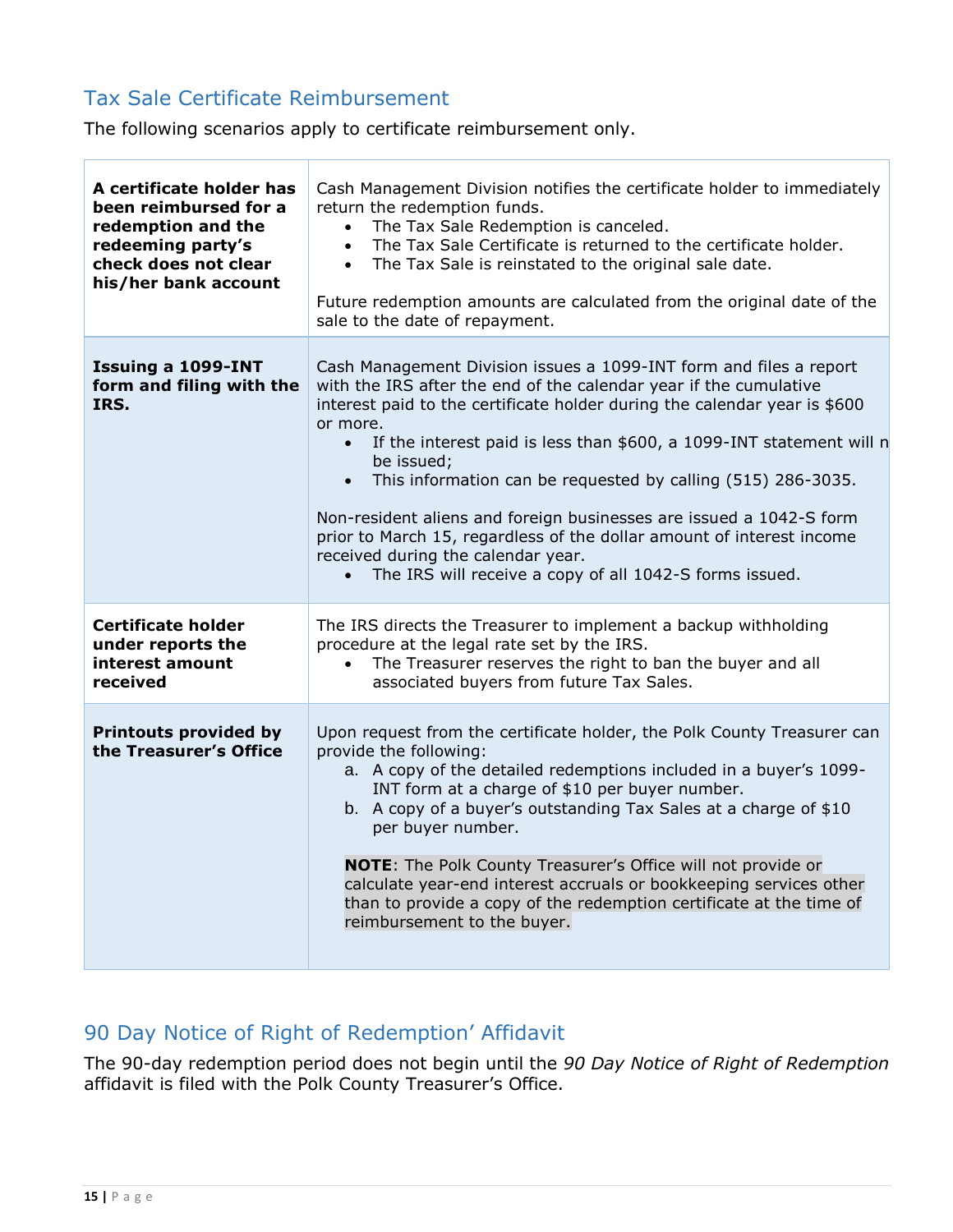Tax Sale Certificate holders are prohibited from serving the *Notice of Expiration of Right of Redemption* (or similarly worded notice), or file the *90 Day Notice of Right of Redemption* affidavit, with the Treasurer before the expiration of the statutory time periods listed below:

| <b>Regular Tax Sale</b>   | A Tax Sale Certificate holder may serve a 'Notice of Expiration of Right<br>of Redemption' after one year and nine months from the date of sale. |
|---------------------------|--------------------------------------------------------------------------------------------------------------------------------------------------|
| <b>Public Bidder Sale</b> | A Tax Sale Certificate holder may serve a 'Notice of Expiration of Right<br>of Redemption' after nine months from the date of sale.              |

Service must be compliant with the law(s) in effect at the time of the Tax Sale. Violation(s) may result in the Tax Sale buyer being barred from future Tax Sales in Polk County. Should the Tax Sale Certificate holder determine that service on the county under Iowa Code Section 447.9 is required, he/she must deliver the notice to the following address:

Polk County Treasurer's Office Attn: Tax Division Notice of Right of Redemption 111 Court Ave, Room 155 Des Moines, IA 50309-2298

**NOTE:** If the certificate holder fails to file a *'90 Day Notice of Right of Redemption'* affidavit within three years from the date of the Tax Sale, the Treasurer will cancel the Tax Sale. In this instance, the certificate holder is not entitled to a refund. This date may be extended if the filing of the *'90 Day Notice of Right of Redemption'* affidavit is stalled due to bankruptcy proceedings. Bidders should consult with their legal counsel to determine the impact of bankruptcy proceedings on Tax Sale Certificates.

# <span id="page-15-0"></span>Statement of Costs

The Polk County Treasurer requires proof that costs are valid prior to adding them to Tax Sale. The Tax Sale Certificate holder, or his/her agent or attorney, must certify the type and amount of authorized costs incurred by filing a Statement of Cost with the 90-Day Notice of Right of Redemption Affidavit.

**NOTE:** Authorized costs are defined in Iowa Code Section 447.13 and include the cost of serving the notice. Attorney fees are not authorized costs. The Tax Sale Certificate holder shall not file costs before filing the '*90 Day Notice of Right of Redemption*' affidavit with the Treasurer.

The '*Statement of Costs' must certify* that the record search was performed by an abstractor who is an active participant in the title guaranty program under Iowa Code Section 16.91, or by an attorney licensed to practice law in the State of Iowa.

- The redeemable cost of the record search shall not exceed three hundred dollars (\$300.00). The Polk County Treasurer requires an invoice from the abstractor or attorney who performed the record search.
- Fees for publication, if publication is required, shall not exceed the customary publication fees for official county publications. The Polk County Treasurer requires a copy of the newspaper publisher's invoice and a statement from the certificate holder substantiating the reason service was made by publication.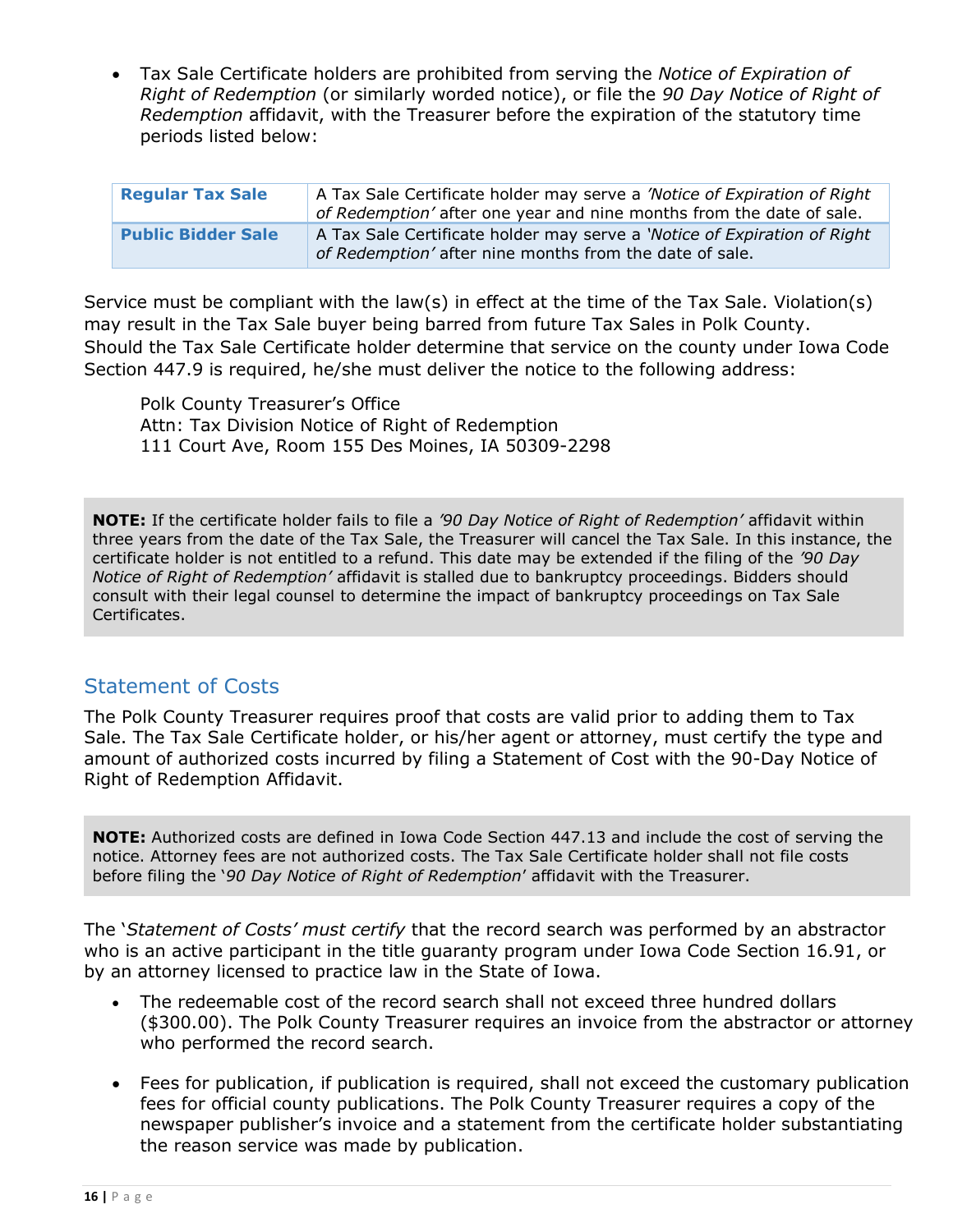# APPENDIX

# <span id="page-16-1"></span><span id="page-16-0"></span>COVID Safety Protocols

Masks may be required during the Tax Sale if Polk County has a medium to high Covid-19 Community Level.

# <span id="page-16-2"></span>Notification to Titleholder of Tax Sale

When delinquent taxes are sold at Tax Sale, the Polk County Treasurer's Office notifies the current titleholder. The notice is sent by regular mail within fifteen (15) days following the annual Tax Sale or any Adjourned Tax Sale.

# <span id="page-16-3"></span>Accommodations for Americans with Disabilities

A bidder who qualifies under the 'Americans with Disabilities Act' and requires accommodation in relation to his/her disability must provide:

- A health care provider's certificate containing proof of disability, and
- $\bullet$  A written request detailing the specific reasonable accommodation(s).

To allow the Polk County Treasurer's Office time to provide appropriate accommodations, both must be provided no less than thirty calendar days before the Tax Sale.

# <span id="page-16-4"></span>Directions to Tax Sale Location

The Airport Holiday Inn is directly across from the Des Moines International Airport; 3 miles south of Downtown Des Moines on Fleur Drive.

#### **From the Des Moines International Airport (DSM)**

- Distance: 0.25 MI/0.4 KM EAST to Hotel
- Complimentary Shuttle Available
- Exit Airport, Turn Right on to Fleur Drive (south), go one block, hotel is on left (east) side of Fleur Dr.

**From Interstate 35:** Heading North or South to Des Moines, take Exit 68 to Highway 5 S. Follow Highway 5 S, then take Exit 97 to Fleur Drive. Head North 1 Mile to the Airport Holiday Inn.

**From Interstate 80 from the East:** From I-80, take I-35 South. Take Exit #68 to Highway #5 S. Follow Highway 5 S, then take Exit 97 to Fleur Drive. Head North 1 Mile to the Airport Holiday Inn.

**From Interstate 80 from the West:** Take Exit 141 to Highway 65 S/5. Follow Highway 65 S/5 17 miles. Take Exit 97. Continue on Highway 5 N to Fleur Drive, then take Exit 97 and head North 1 mile to the Airport Holiday Inn.

# <span id="page-16-5"></span>Non-resident Aliens and Foreign Businesses

Iowa Code Chapter 9I states, non-resident aliens and foreign businesses cannot bid on parcels of land classified as 'agricultural'.

 All tax sale certificates on agricultural land purchased by a non-resident alien or foreign business bidder during the sale will be canceled and re-offered to other properly registered bidders.